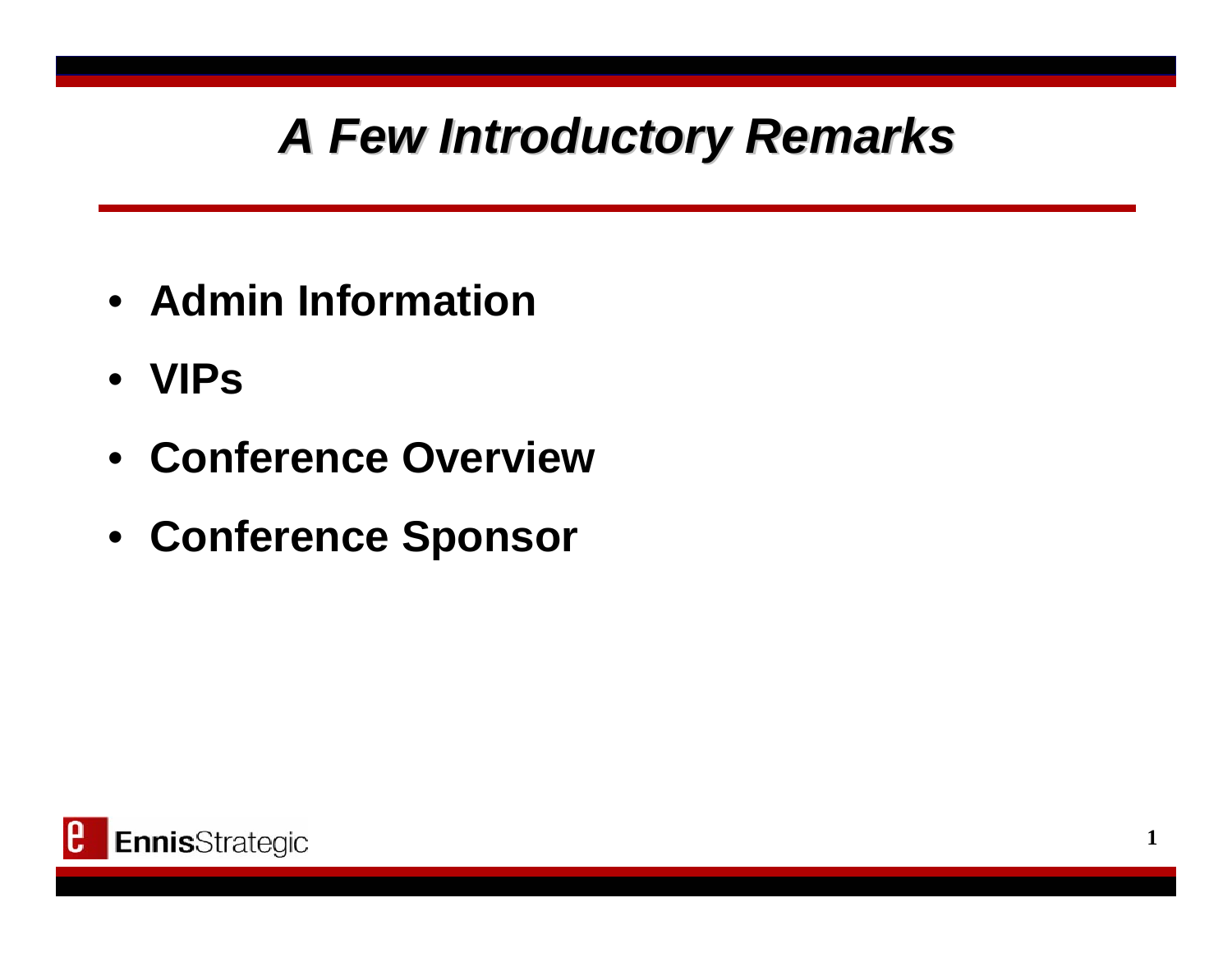### *Admin*

- •**Silence your cell phones**
- •**General session is in Anacacho Ballroom**
- • **Breakout sessions are in the Anacacho Ballroom and Travis Room**
- $\bullet$  **Proceedings available online after the conference; e-mail notice will be sent once they are ready for viewing**
- • **Many great capabilities are displayed in the exhibitors area, please find time to visit every one**
- •**Agenda Update**

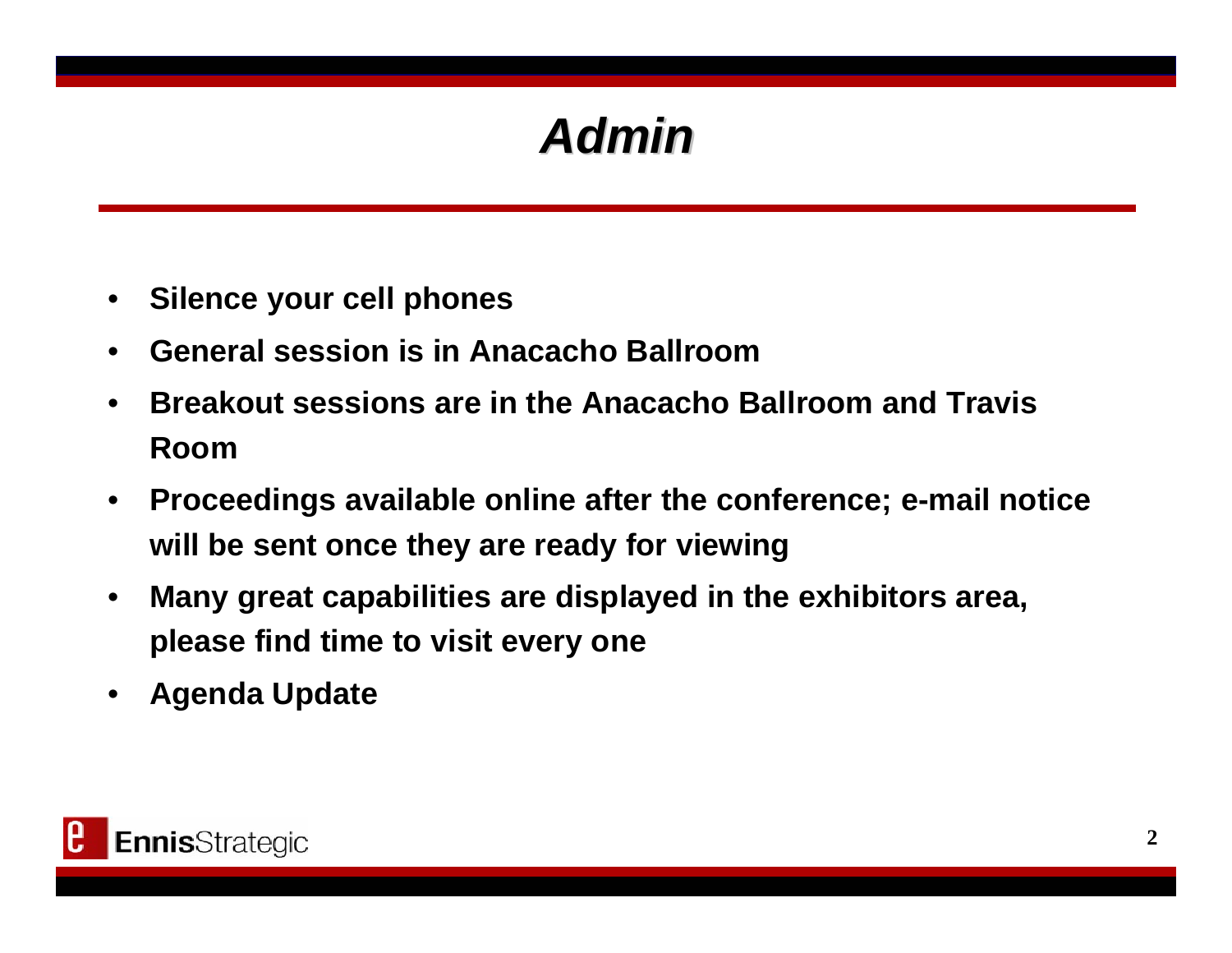### *DoD VIPs DoD VIPs*

- •**Mr. Antwane Johnson, Director DCIP**
- •**Mr. Jamie Clark, Deputy Director DCIP**
- •**Mr. Tony Fortune, Director, AT/FP**
- • **Ms Orlie Yaniv, Deputy Assistant Secretary of Defense for Cyber, Information and Identity Assurance**

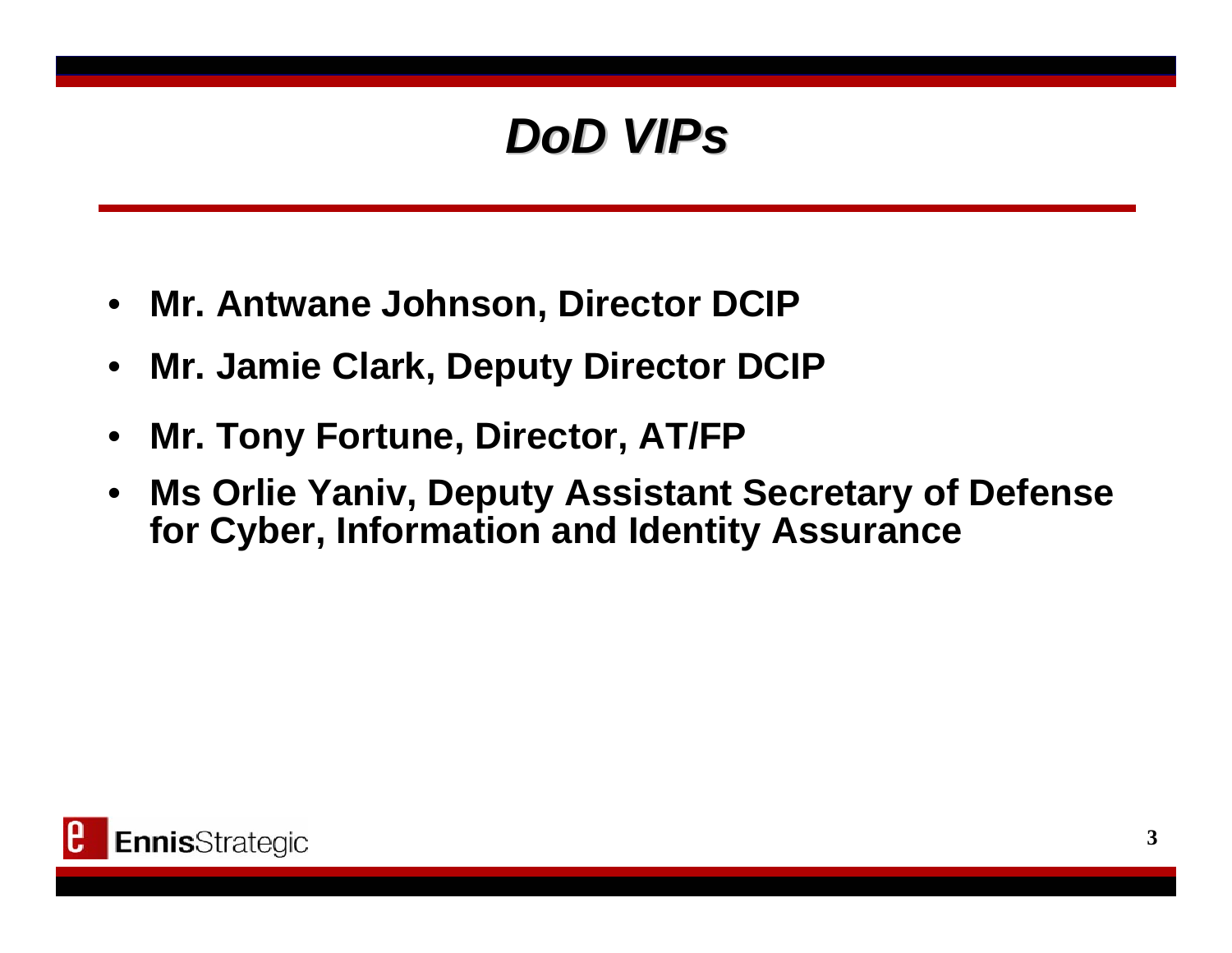### *Conference Overview*

- **SPONSOR**: ASD HD & ASA (DCIP)
- •**HOST**: National Defense Industrial Association
- **TARGET AUDIENCE**
	- <sup>o</sup> Federal State, Local Government Officials
	- <sup>o</sup> Defense Industry CIKR Owners/Operators
		- **Subcontractors and Vendors**
	- <sup>o</sup> Other DIB sector security partners
- **THEME**: Defense Industrial Base Resiliency through Protection, Response and Recovery

#### • **TRACKS**:

- <sup>o</sup> Information Sharing
- <sup>o</sup> Cyber Security
- <sup>o</sup> Business Continuity
- <sup>o</sup> Supply Chain Security



*Partnership Building is Vital*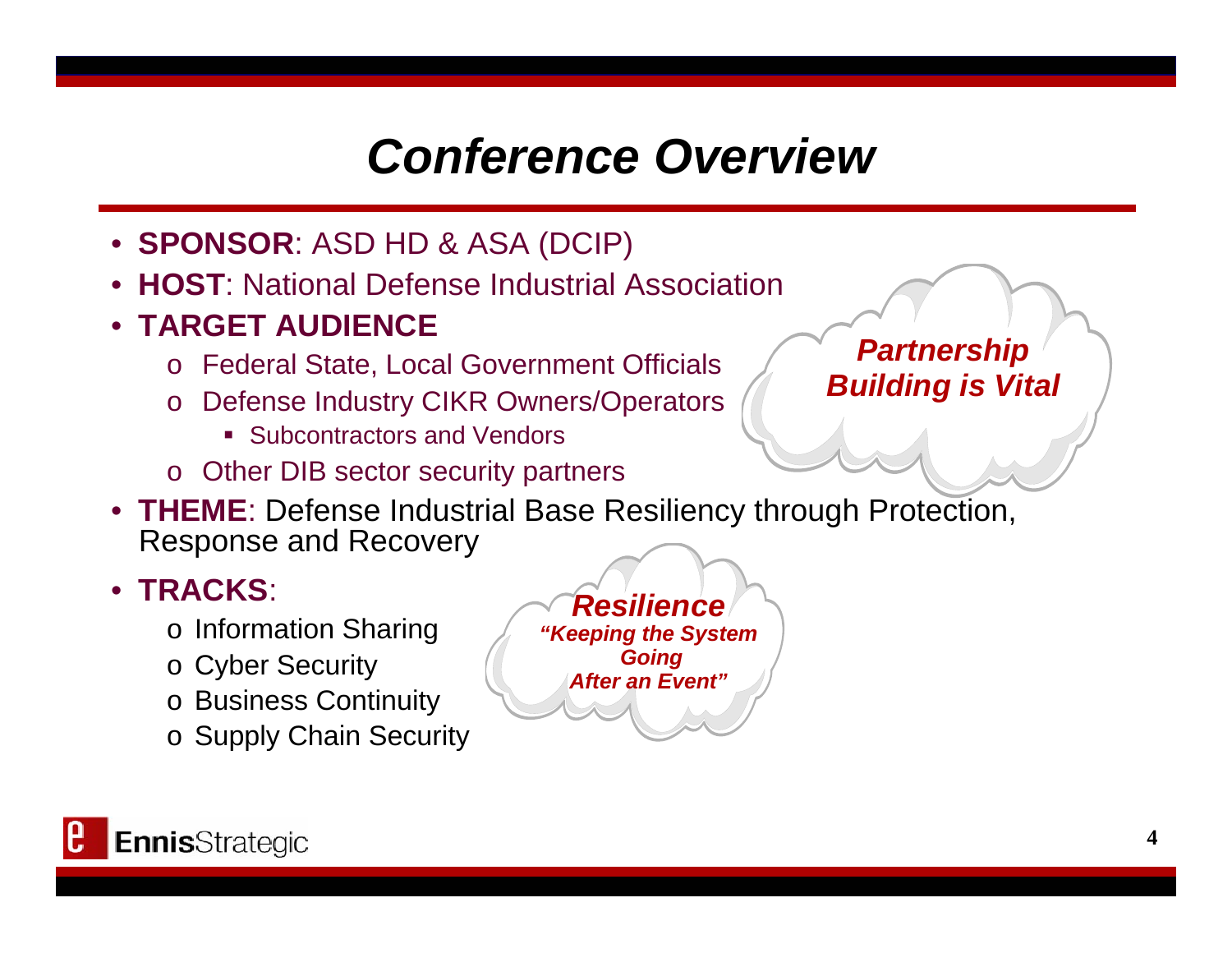### *Conference Overview*

#### • **Keynote Speakers**

- o **Dr. Joel Brenner –** An examination of threats which could significantly impact the capabilities of the Defense Industrial Base
- o **Mr. Dave Komendat -** Maintaining Resiliency Within the Defense Industrial Base Through Preparedness Response and Recovery
- o **Dr. Marc Siegel –** Organization Resilience and Supply Chain Standards
- o **MG Vincent E. Boles, USA -** Resiliency and Preparedness of the Defense Industrial Base
- o **Mr. Luke Green -** Disaster Response
- o **Mr. Steve McCraw –** Preparing, Responding & Recovering from a National Emergency
- **Subject Matter Expert Panel Presentations/Discussions**
- •**Breakout Sessions**
- •**Exhibitors**